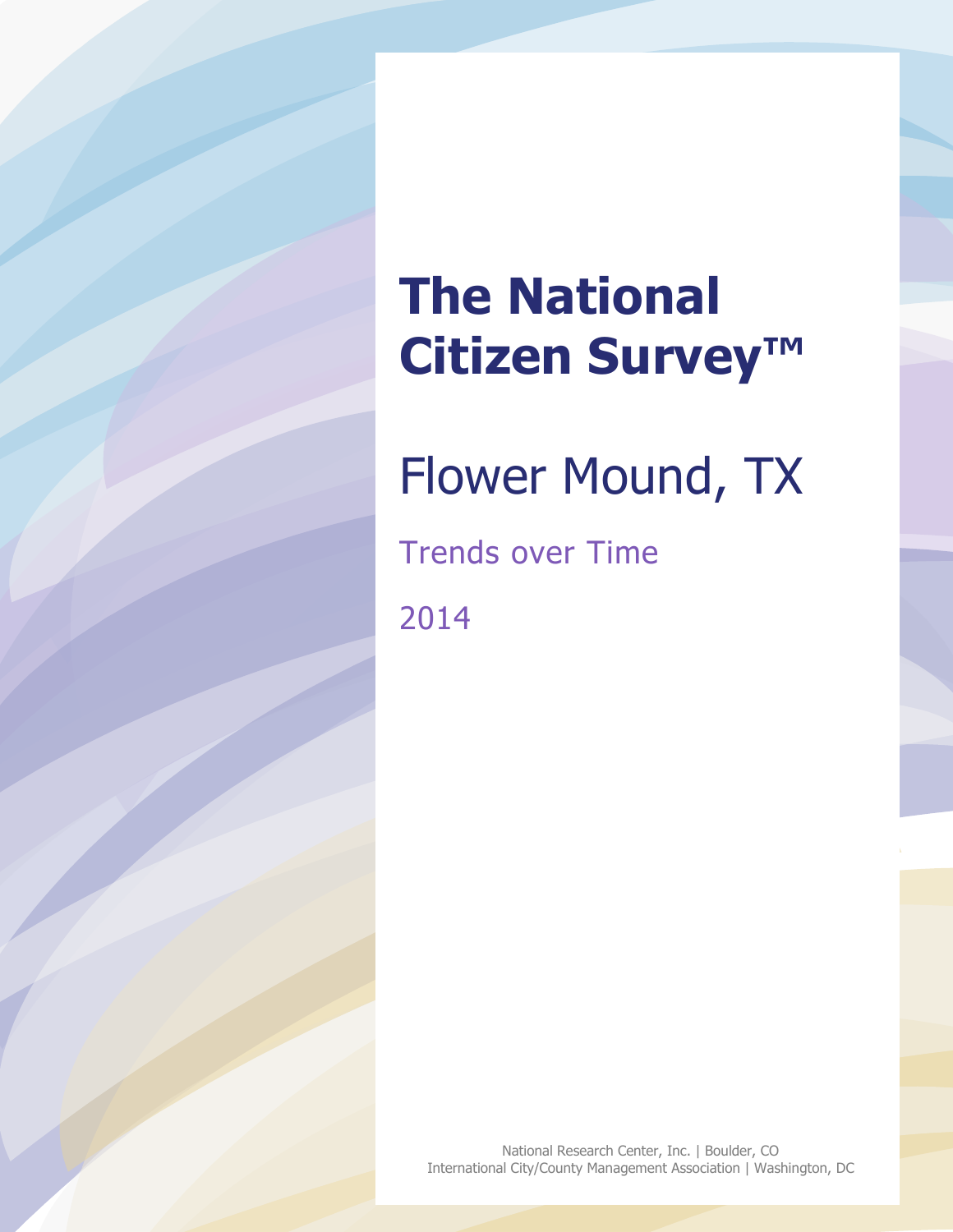# **Summary**

The National Citizen Survey™ (The NCS™) is a collaborative effort between National Research Center, Inc. (NRC) and the International City/County Management Association (ICMA). The survey and its administration are standardized to assure high quality research methods and directly comparable results across The NCS communities. The NCS captures residents' opinions within the three pillars of a community (Community Characteristics, Governance and Participation) across eight central facets of community (Safety, Mobility, Natural Environment, Built Environment, Economy, Recreation and Wellness, Education and Enrichment and Community Engagement). This report discusses trends over time, comparing the 2014 ratings for the Town of Flower Mound to its previous survey results in 2011 and 2009. Additional reports and technical appendices are available under separate cover.

Trend data for Flower Mound represent important comparison data and should be examined for improvements or declines. Deviations from stable trends over time, especially, represent opportunities for understanding how local policies, programs or public information may have affected residents' opinions.

Meaningful differences between survey years have been noted within the following tables as being "higher" or "lower" if the differences are greater than six percentage points between the 2011 and 2014 surveys, otherwise the comparison between 2011 and 2014 are noted as being "similar." Additionally, benchmark comparisons for all survey years are presented for reference. Changes in the benchmark comparison over time can be impacted by various trends, including varying survey cycles for the individual communities that comprise the benchmarks, regional and national economic or other events, as well as emerging survey methodologies.

Overall, ratings in Flower Mound for 2014 generally remained stable. Of the 56 items for which comparisons were available, 37 items were rated similarly in 2011 and 2014, six items showed a decrease in ratings and 13 showed an increase in ratings. Notable trends over time included the following:

- Most of the General Community Characteristics in Flower Mound remained stable over time, however, ratings for Flower Mound as a place to retire increased in 2014 when compared to 2011.
- Ratings of the facets within Community Characteristics varied between 2011 and 2014. Ratings increased between 2011 and 2014 in the areas of Mobility (i.e., traffic flow) and Economy (i.e., business and services, shopping opportunities and employment opportunities). Recreational opportunities, cultural/arts/music activities and social events and activities within the facet of Recreation and Wellness also saw improvements from 2011.
- In the area of Governance, Mobility saw increases in street repair and street lighting. Within the facet of Economy, economic development ratings increased from 2011.
- Participation saw increases in the likelihood of respondents to remain in Flower Mound and to recommend Flower Mound as a place to live.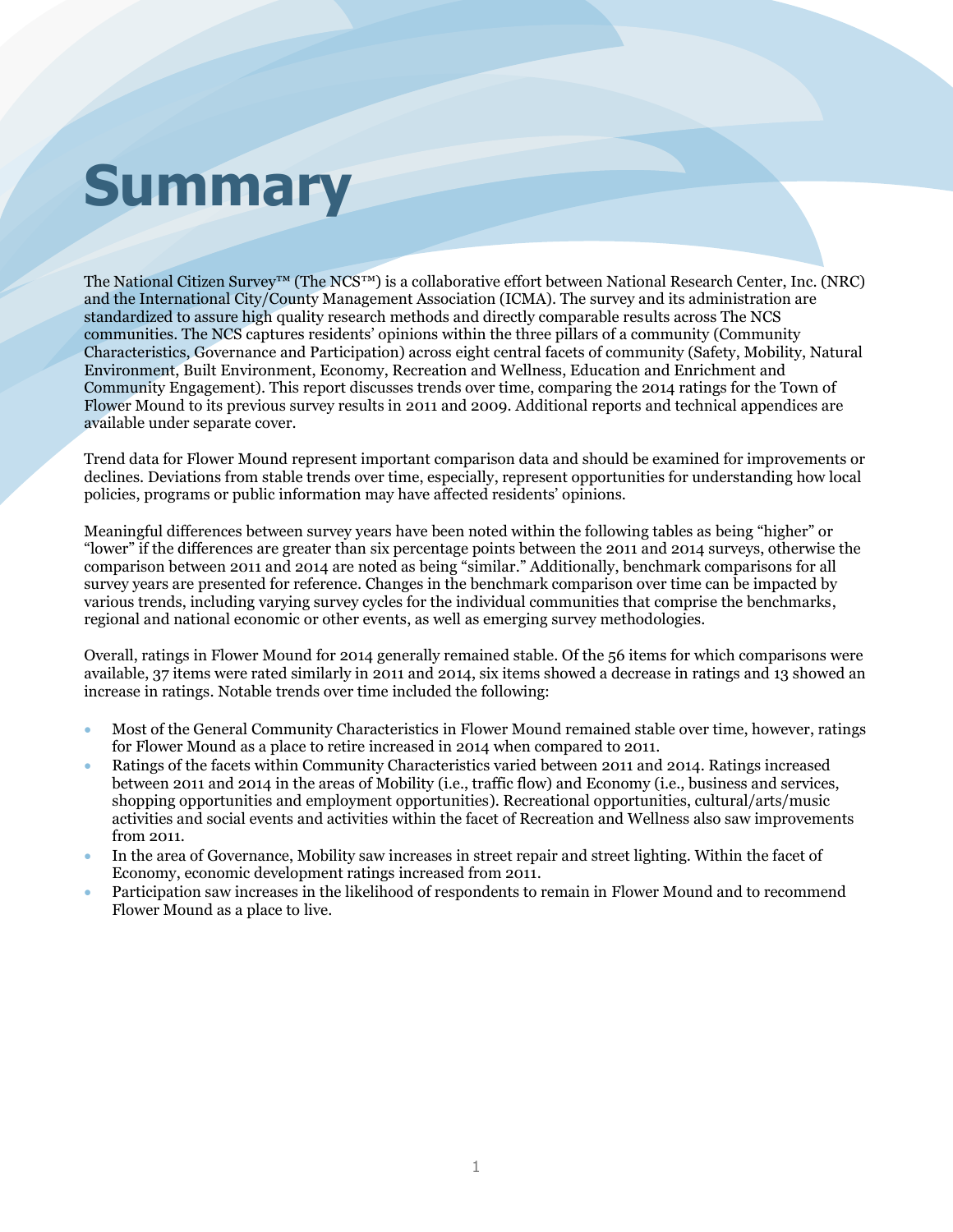#### Table 1: Community Characteristics General

|                         | Percent rating positively (e.g., excellent/good) |      |      |                              | Comparison to benchmark |             |         |  |
|-------------------------|--------------------------------------------------|------|------|------------------------------|-------------------------|-------------|---------|--|
|                         | 2009                                             | 2011 | 2014 | 2014 rating compared to 2011 | 2009                    | 2011        | 2014    |  |
| Overall quality of life | 94%                                              | 94%  | 95%  | Similar                      | Much higher             | Much higher | Higher  |  |
| Overall image           | 92%                                              | 89%  | 92%  | Similar                      | Much higher             | Much higher | Higher  |  |
| Place to live           | 97%                                              | 96%  | 95%  | Similar                      | Much higher             | Much higher | Higher  |  |
| Neighborhood            | 93%                                              | 93%  | 92%  | Similar                      | Much higher             | Much higher | Higher  |  |
| Place to raise children | 96%                                              | 96%  | 97%  | Similar                      | Much higher             | Much higher | Higher  |  |
| Place to retire         | 63%                                              | 66%  | 74%  | Higher                       | Much higher             | Higher      | Similar |  |
| Overall appearance      | 90%                                              | 90%  | 93%  | <b>Similar</b>               | Much higher             | Much higher | Higher  |  |

## Table 2: Community Characteristics by Facet

|                            |                                 |           | Percent rating positively (e.g., excellent/good, |      |                      | Comparison to benchmark |                |                |
|----------------------------|---------------------------------|-----------|--------------------------------------------------|------|----------------------|-------------------------|----------------|----------------|
|                            |                                 |           | very/somewhat safe)                              |      | 2014 rating compared |                         |                |                |
|                            |                                 | 2009      | 2011                                             | 2014 | to 2011              | 2009                    | 2011           | 2014           |
|                            | Overall feeling of safety       | <b>NA</b> | <b>NA</b>                                        | 97%  | <b>NA</b>            | <b>NA</b>               | <b>NA</b>      | Higher         |
|                            | Safe in neighborhood            | 97%       | 97%                                              | 98%  | Similar              | Much<br>higher          | Much<br>higher | Similar        |
| Safety                     | Safe commercial areas           | <b>NA</b> | <b>NA</b>                                        | 98%  | <b>NA</b>            | NA                      | <b>NA</b>      | Similar        |
|                            | Overall ease of travel          | <b>NA</b> | <b>NA</b>                                        | 83%  | <b>NA</b>            | <b>NA</b>               | <b>NA</b>      | Similar        |
|                            | Paths and walking trails        | 71%       | 70%                                              | 68%  | Similar              | Much<br>higher          | Much<br>higher | Similar        |
|                            | Ease of walking                 | <b>NA</b> | <b>NA</b>                                        | 67%  | <b>NA</b>            | <b>NA</b>               | <b>NA</b>      | Similar        |
|                            | Travel by bicycle               | <b>NA</b> | <b>NA</b>                                        | 46%  | <b>NA</b>            | <b>NA</b>               | <b>NA</b>      | Similar        |
|                            | Travel by car                   | NА        | <b>NA</b>                                        | 75%  | <b>NA</b>            | <b>NA</b>               | <b>NA</b>      | Similar        |
|                            |                                 |           |                                                  |      |                      | Much                    |                |                |
| Mobility                   | Traffic flow                    | 30%       | 49%                                              | 70%  | Higher               | lower                   | Similar        | Higher         |
|                            | Overall natural environment     | 77%       | 78%                                              | 83%  | Similar              | Higher                  | Higher         | Similar        |
|                            | Cleanliness                     | <b>NA</b> | <b>NA</b>                                        | 91%  | <b>NA</b>            | NA                      | NА             | Higher         |
| <b>Natural Environment</b> | Air quality                     | <b>NA</b> | <b>NA</b>                                        | 85%  | <b>NA</b>            | <b>NA</b>               | <b>NA</b>      | Similar        |
|                            | Overall built environment       | <b>NA</b> | <b>NA</b>                                        | 77%  | <b>NA</b>            | <b>NA</b>               | <b>NA</b>      | Higher         |
|                            |                                 |           |                                                  |      |                      | Much                    | Much           |                |
|                            | New development in Flower Mound | 78%       | 74%                                              | 75%  | Similar              | higher                  | higher         | Higher         |
|                            | Affordable quality housing      | <b>NA</b> | <b>NA</b>                                        | 65%  | <b>NA</b>            | <b>NA</b>               | <b>NA</b>      | Higher         |
|                            | Housing options                 | NA        | <b>NA</b>                                        | 73%  | <b>NA</b>            | <b>NA</b>               | <b>NA</b>      | Similar        |
| <b>Built Environment</b>   | Public places                   | <b>NA</b> | <b>NA</b>                                        | 74%  | <b>NA</b>            | <b>NA</b>               | <b>NA</b>      | Similar        |
|                            | Overall economic health         | NА        | <b>NA</b>                                        | 90%  | NA                   | NA                      | NА             | Much<br>higher |
|                            | Vibrant commercial areas        | <b>NA</b> | <b>NA</b>                                        | 65%  | <b>NA</b>            | <b>NA</b>               | <b>NA</b>      | Higher         |
|                            |                                 |           |                                                  |      |                      | Much                    | Much           |                |
|                            | <b>Business and services</b>    | 67%       | 69%                                              | 77%  | Higher               | higher                  | higher         | Similar        |
|                            | Cost of living                  | <b>NA</b> | <b>NA</b>                                        | 63%  | <b>NA</b>            | <b>NA</b>               | <b>NA</b>      | Higher         |
|                            | Shopping opportunities          | 59%       | 56%                                              | 68%  | Higher               | Much<br>higher          | Higher         | Higher         |
|                            | Employment opportunities        | 21%       | 27%                                              | 37%  | Higher               | Much<br>lower           | Lower          | Similar        |
|                            | Place to visit                  | <b>NA</b> | <b>NA</b>                                        | 60%  | <b>NA</b>            | <b>NA</b>               | <b>NA</b>      | Similar        |
| Economy                    | Place to work                   | 62%       | 58%                                              | 62%  | Similar              | Much<br>higher          | Higher         | Similar        |
|                            | Health and wellness             | <b>NA</b> | <b>NA</b>                                        | 88%  | <b>NA</b>            | <b>NA</b>               | <b>NA</b>      | Higher         |
|                            | Mental health care              | <b>NA</b> | <b>NA</b>                                        | 72%  | <b>NA</b>            | <b>NA</b>               | <b>NA</b>      | Higher         |
|                            | Preventive health services      | <b>NA</b> | <b>NA</b>                                        | 85%  | <b>NA</b>            | <b>NA</b>               | <b>NA</b>      | Higher         |
| Recreation and<br>Wellness | Health care                     | <b>NA</b> | <b>NA</b>                                        | 83%  | <b>NA</b>            | <b>NA</b>               | <b>NA</b>      | Much<br>higher |
|                            |                                 |           |                                                  |      |                      |                         |                |                |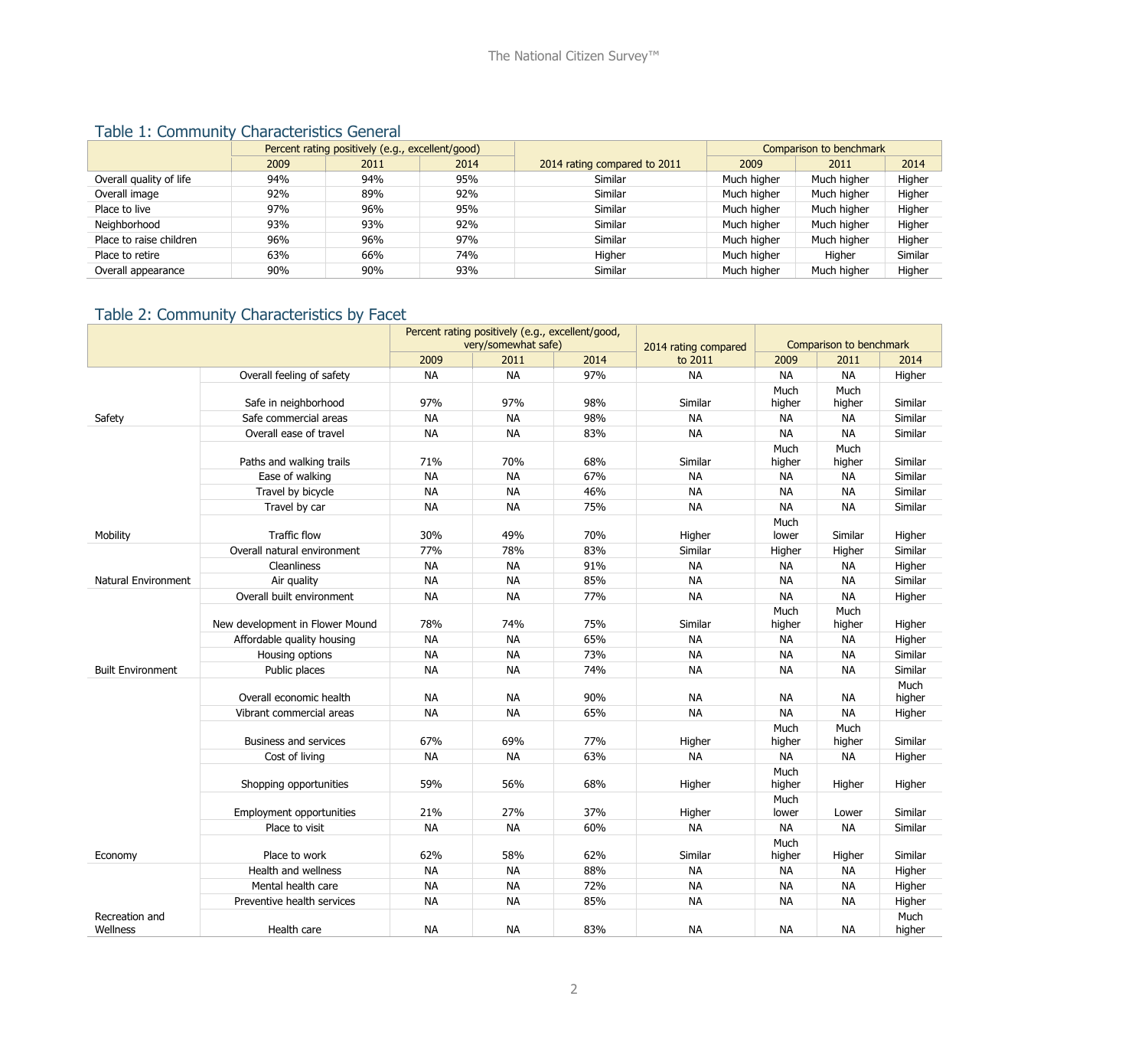|                             |                                                      | Percent rating positively (e.g., excellent/good,<br>very/somewhat safe) |           |      | 2014 rating compared | Comparison to benchmark |               |                |
|-----------------------------|------------------------------------------------------|-------------------------------------------------------------------------|-----------|------|----------------------|-------------------------|---------------|----------------|
|                             |                                                      | 2009                                                                    | 2011      | 2014 | to 2011              | 2009                    | 2011          | 2014           |
|                             | Food                                                 | NA.                                                                     | NА        | 79%  | NA.                  | <b>NA</b>               | <b>NA</b>     | Higher         |
|                             | Recreational opportunities                           | 66%                                                                     | 62%       | 75%  | Higher               | Higher                  | Similar       | Similar        |
|                             | Fitness opportunities                                | <b>NA</b>                                                               | <b>NA</b> | 85%  | NA.                  | <b>NA</b>               | <b>NA</b>     | Higher         |
|                             | Cultural/arts/music activities                       | 32%                                                                     | 31%       | 39%  | Higher               | Much<br>lower           | Much<br>lower | Lower          |
|                             | Adult education                                      | <b>NA</b>                                                               | <b>NA</b> | 55%  | <b>NA</b>            | <b>NA</b>               | <b>NA</b>     | Similar        |
| Education and<br>Enrichment | Child care/preschool                                 | <b>NA</b>                                                               | <b>NA</b> | 77%  | <b>NA</b>            | <b>NA</b>               | <b>NA</b>     | Much<br>higher |
|                             | Social events and activities                         | 56%                                                                     | 53%       | 59%  | Higher               | Similar                 | Much<br>lower | Similar        |
|                             | <b>Neighborliness</b>                                | <b>NA</b>                                                               | <b>NA</b> | 72%  | <b>NA</b>            | <b>NA</b>               | <b>NA</b>     | Similar        |
|                             | Openness and acceptance                              | <b>NA</b>                                                               | <b>NA</b> | 69%  | <b>NA</b>            | <b>NA</b>               | <b>NA</b>     | Similar        |
|                             | Opportunities to participate in<br>community matters | 62%                                                                     | 64%       | 64%  | Similar              | Similar                 | Similar       | Similar        |
| Community<br>Engagement     | Opportunities to volunteer                           | 63%                                                                     | 64%       | 64%  | Similar              | Much<br>lower           | Much<br>lower | Similar        |

#### Table 3: Governance General

|                                             | Percent rating positively (e.g., excellent/good) |           |      |                              | Comparison to benchmark |             |         |
|---------------------------------------------|--------------------------------------------------|-----------|------|------------------------------|-------------------------|-------------|---------|
|                                             | 2009                                             | 2011      | 2014 | 2014 rating compared to 2011 | 2009                    | 2011        | 2014    |
| Services provided by Flower Mound           | 90%                                              | 88%       | 85%  | Similar                      | Much higher             | Much higher | Similar |
| Customer service                            | 87%                                              | 86%       | 81%  | <b>Similar</b>               | Much higher             | Much higher | Similar |
| Value of services for taxes paid            | 71%                                              | 77%       | 69%  | Lower                        | Much higher             | Much higher | Similar |
| Overall direction                           | 71%                                              | 68%       | 71%  | <b>Similar</b>               | Much higher             | Much higher | Similar |
| Welcoming citizen involvement               | 65%                                              | 68%       | 63%  | <b>Similar</b>               | Much higher             | Much higher | Similar |
| Confidence in Town government               | <b>NA</b>                                        | <b>NA</b> | 64%  | <b>NA</b>                    | <b>NA</b>               | <b>NA</b>   | Similar |
| Acting in the best interest of Flower Mound | <b>NA</b>                                        | <b>NA</b> | 68%  | <b>NA</b>                    | <b>NA</b>               | <b>NA</b>   | Similar |
| Being honest                                | <b>NA</b>                                        | <b>NA</b> | 67%  | <b>NA</b>                    | <b>NA</b>               | <b>NA</b>   | Similar |
| Treating all residents fairly               | <b>NA</b>                                        | <b>NA</b> | 65%  | <b>NA</b>                    | <b>NA</b>               | <b>NA</b>   | Similar |
| Services provided by the Federal Government | <b>NA</b>                                        | <b>NA</b> | 34%  | <b>NA</b>                    | <b>NA</b>               | <b>NA</b>   | Similar |

## Table 4: Governance by Facet

|          |                        | Percent rating positively (e.g.,<br>excellent/good) |           | 2014 rating compared to | Comparison to benchmark |                |                |         |
|----------|------------------------|-----------------------------------------------------|-----------|-------------------------|-------------------------|----------------|----------------|---------|
|          |                        | 2009<br>2011                                        |           | 2014                    | 2011                    | 2009           | 2011           | 2014    |
|          | Police                 | 87%                                                 | 89%       | 87%                     | Similar                 | Much<br>higher | Much<br>higher | Similar |
|          | Fire                   | 97%                                                 | 98%       | 97%                     | Similar                 | Much<br>higher | Much<br>higher | Similar |
|          | Ambulance/EMS          | 95%                                                 | 97%       | 96%                     | Similar                 | Much<br>higher | Much<br>higher | Similar |
|          | Crime prevention       | NА                                                  | <b>NA</b> | 87%                     | <b>NA</b>               | <b>NA</b>      | <b>NA</b>      | Higher  |
|          | Fire prevention        | <b>NA</b>                                           | <b>NA</b> | 85%                     | <b>NA</b>               | <b>NA</b>      | <b>NA</b>      | Similar |
|          | Animal control         | 82%                                                 | 80%       | 79%                     | Similar                 | Much<br>higher | Much<br>higher | Higher  |
| Safety   | Emergency preparedness | 77%                                                 | 75%       | 66%                     | Lower                   | Much<br>higher | Much<br>higher | Similar |
|          | Traffic enforcement    | 72%                                                 | 75%       | 76%                     | Similar                 | Much<br>higher | Much<br>higher | Similar |
|          | Street repair          | 51%                                                 | 60%       | 68%                     | Higher                  | Much<br>higher | Much<br>higher | Higher  |
|          | Street cleaning        | NА                                                  | <b>NA</b> | 74%                     | <b>NA</b>               | NA             | <b>NA</b>      | Similar |
| Mobility | Street lighting        | 55%                                                 | 59%       | 68%                     | Higher                  | Lower          | Similar        | Similar |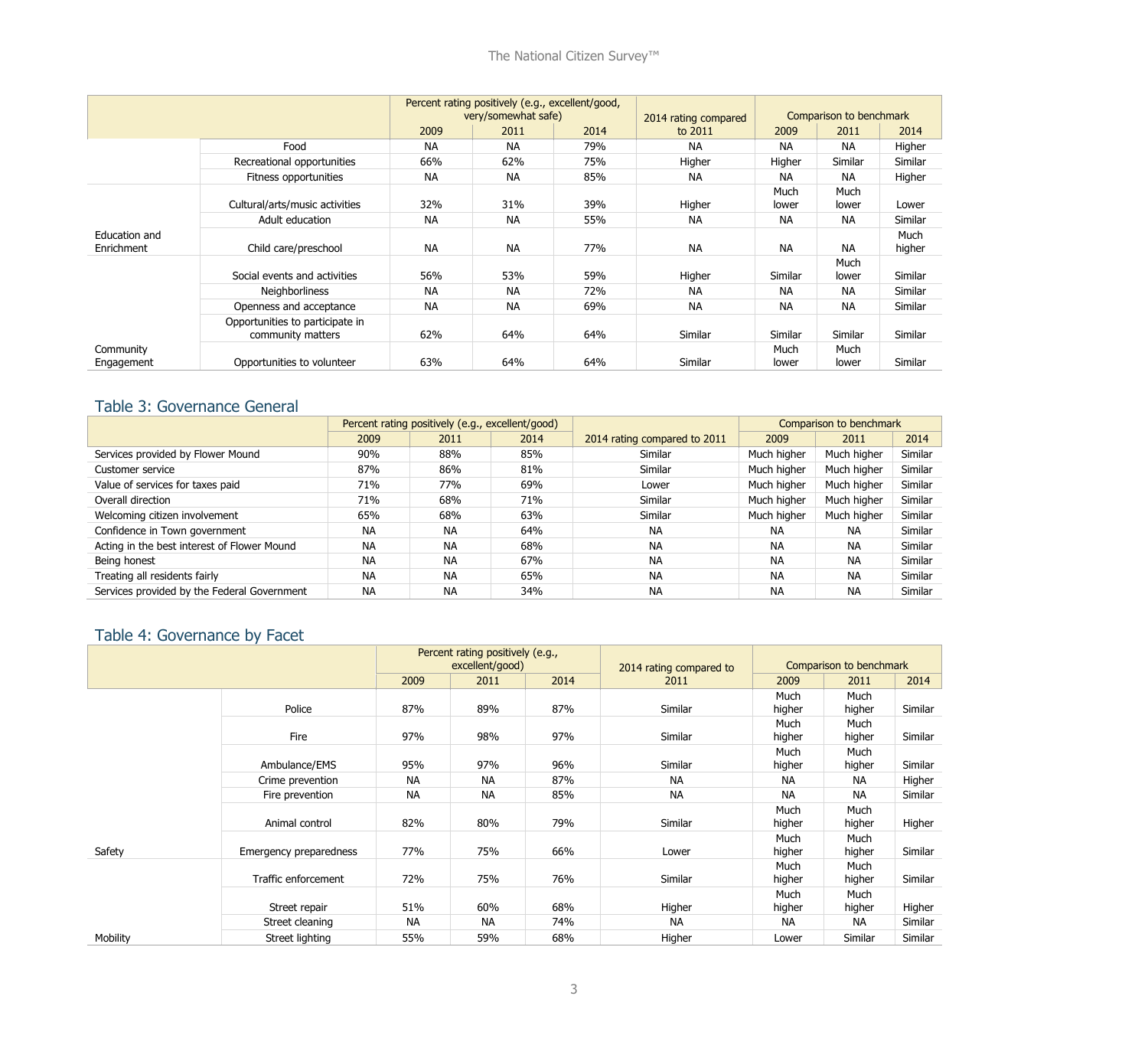|                                |                                  | Percent rating positively (e.g.,<br>excellent/good) |           | 2014 rating compared to | Comparison to benchmark |                |                |         |
|--------------------------------|----------------------------------|-----------------------------------------------------|-----------|-------------------------|-------------------------|----------------|----------------|---------|
|                                |                                  | 2009                                                | 2011      | 2014                    | 2011                    | 2009           | 2011           | 2014    |
|                                | Sidewalk maintenance             | <b>NA</b>                                           | <b>NA</b> | 59%                     | <b>NA</b>               | <b>NA</b>      | <b>NA</b>      | Similar |
|                                | Traffic signal timing            | <b>NA</b>                                           | <b>NA</b> | 56%                     | <b>NA</b>               | <b>NA</b>      | <b>NA</b>      | Similar |
|                                | Garbage collection               | 80%                                                 | 93%       | 87%                     | Similar                 | Similar        | Much<br>higher | Similar |
|                                | Recycling                        | 81%                                                 | 91%       | 87%                     | Similar                 | Much<br>higher | Much<br>higher | Higher  |
|                                | Yard waste pick-up               | <b>NA</b>                                           | <b>NA</b> | 86%                     | <b>NA</b>               | <b>NA</b>      | <b>NA</b>      | Higher  |
|                                | Drinking water                   | 82%                                                 | 83%       | 86%                     | Similar                 | Much<br>higher | Much<br>higher | Higher  |
|                                | Natural areas preservation       | 53%                                                 | 57%       | 61%                     | Similar                 | Similar        | Similar        | Similar |
| <b>Natural Environment</b>     | Open space                       | <b>NA</b>                                           | <b>NA</b> | 59%                     | <b>NA</b>               | <b>NA</b>      | <b>NA</b>      | Similar |
|                                | Storm drainage                   | <b>NA</b>                                           | <b>NA</b> | 82%                     | <b>NA</b>               | <b>NA</b>      | <b>NA</b>      | Higher  |
|                                | Sewer services                   | <b>NA</b>                                           | <b>NA</b> | 86%                     | <b>NA</b>               | <b>NA</b>      | <b>NA</b>      | Similar |
|                                | Utility billing                  | <b>NA</b>                                           | <b>NA</b> | 76%                     | <b>NA</b>               | <b>NA</b>      | <b>NA</b>      | Similar |
|                                | Land use, planning and<br>zoning | 55%                                                 | 53%       | 64%                     | Higher                  | Much<br>higher | Much<br>higher | Similar |
|                                | Code enforcement                 | 64%                                                 | 62%       | 70%                     | Higher                  | Much<br>higher | Much<br>higher | Higher  |
| <b>Built Environment</b>       | Cable television                 | <b>NA</b>                                           | <b>NA</b> | 73%                     | <b>NA</b>               | <b>NA</b>      | <b>NA</b>      | Higher  |
| Economy                        | Economic development             | 57%                                                 | 53%       | 75%                     | Higher                  | Much<br>higher | Much<br>higher | Higher  |
|                                | Town parks                       | 86%                                                 | 84%       | 88%                     | Similar                 | Much<br>higher | Higher         | Similar |
|                                | Recreation programs              | 79%                                                 | 78%       | 75%                     | Similar                 | Much<br>higher | Higher         | Similar |
|                                | Recreation centers               | 84%                                                 | 89%       | 82%                     | Lower                   | Much<br>higher | Much<br>higher | Similar |
| <b>Recreation and Wellness</b> | <b>Health services</b>           | <b>NA</b>                                           | <b>NA</b> | 88%                     | <b>NA</b>               | <b>NA</b>      | <b>NA</b>      | Higher  |
| Education and                  | Special events                   | <b>NA</b>                                           | <b>NA</b> | 67%                     | <b>NA</b>               | <b>NA</b>      | <b>NA</b>      | Similar |
| Enrichment                     | <b>Public libraries</b>          | 85%                                                 | 85%       | 87%                     | Similar                 | Similar        | Similar        | Similar |
| Community Engagement           | Public information               | 76%                                                 | 77%       | 74%                     | Similar                 | Much<br>higher | Much<br>higher | Similar |

#### Table 5: Participation General

|                                     |      | Percent rating positively (e.g., always/sometimes, more than once a<br>month, yes) | 2014 rating compared to | Comparison to benchmark |                |                |         |
|-------------------------------------|------|------------------------------------------------------------------------------------|-------------------------|-------------------------|----------------|----------------|---------|
|                                     | 2009 | 2011                                                                               | 2014                    | 2011                    | 2009           | 2011           | 2014    |
| Sense of community                  | 81%  | 77%                                                                                | 75%                     | Similar                 | Much<br>higher | Much<br>higher | Similar |
| Recommend Flower Mound              | 94%  | 94%                                                                                | 95%                     | Similar                 | Much<br>higher | Much<br>higher | Similar |
| Remain in Flower Mound              | 90%  | 90%                                                                                | 90%                     | Similar                 | Much<br>higher | Much<br>higher | Similar |
| Contacted Flower Mound<br>employees | 64%  | 54%                                                                                | 52%                     | Similar                 | Much<br>higher | Similar        | Similar |